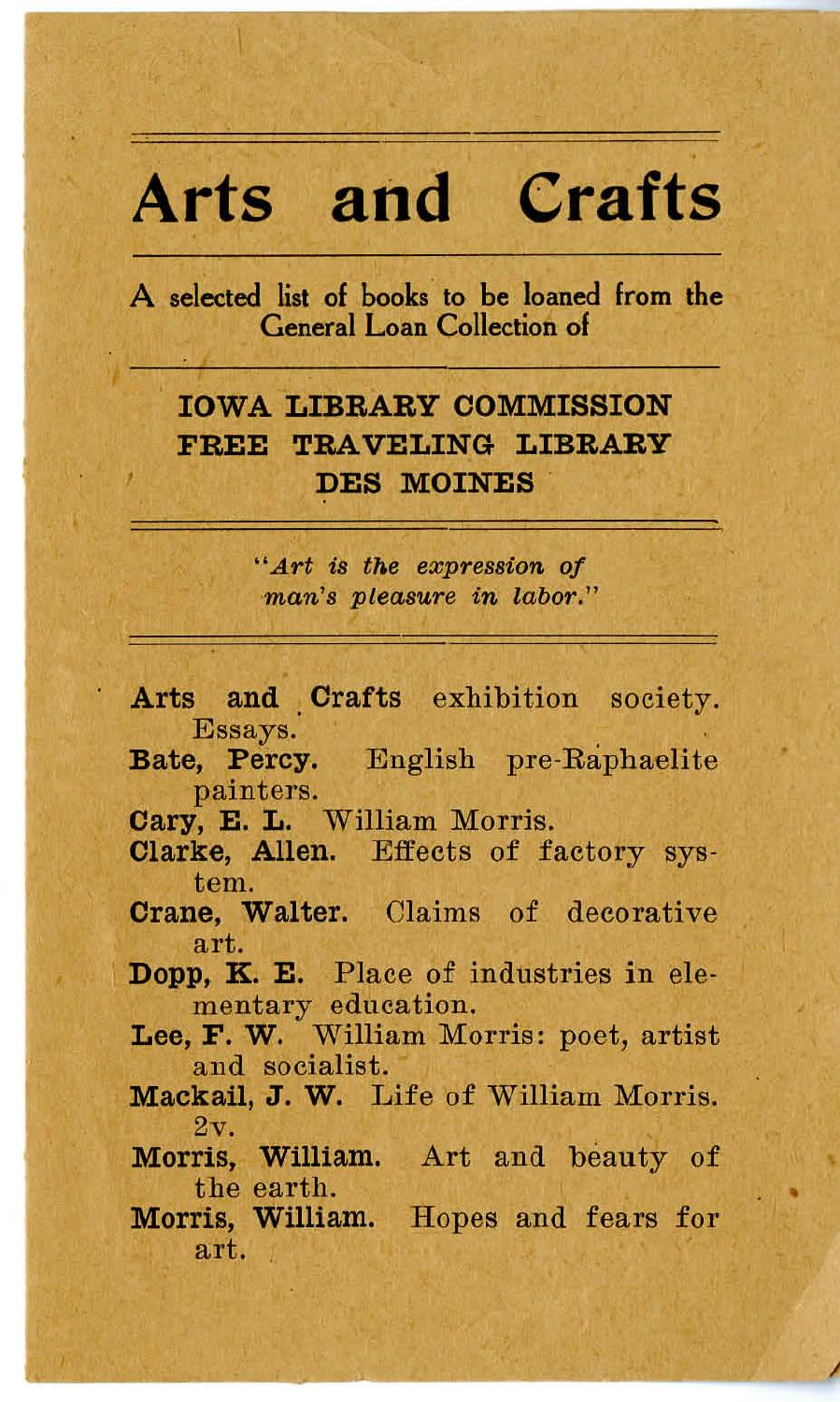- Triggs, O. L. Chapters in the history of Arts and Crafts movement.
- Vallance, Aymer. Life and works of William Morris.
- West, Max. Revival of handicrafts in America. (U. S. Bureau of Labor. Bulletin No. 55.)

## PERIODICALS.

Arts and Crafts movement; nine articles by R. F. Zueblin; Chautauquan, Vols. 36-37, Oct., 1902-Je., 1903.

- 1. Pre-Raphaelites; the beginning of the Arts and Crafts movement. (Oct., '02.)
- 2. Survey of Arts and Crafts in England.  $(Nov., '02.)$
- 3. Arts and Crafts movement in English letters. (Dec., '02.)
- 4, Economics of Arts and Crafts movement. (Ja., '03.)
- 5. Continental tendencies of the Arts and Crafts. (Feb., '03.)
- 6. Production of industrial art in America. Pt. 1. (Mar., '03.)
- 7. Production of industrial art in America. Pt. 2. (Ap., '03.)
- 8. Education of producer and con-<br>sumer.  $(My., '03.)$
- 9. Patronage of the Arts and Crafts.  $(J<sub>e</sub>, '03.)$

L'art nouveau; by A. D. F. Hamlin;

L'art nouveau; by Jean Schapfler; Craftsman, 4:229, JI., 1903.

Day in Surrey with William Morris;

by Emma Lazarus; Century, 10:388, JI., 1886.

William Morris; by Irene Sargent; Craftsman, 1:1, Oct., 1901.

William Morris in the making; by E. L. Cary; Critic, 41:194, Sept., 1902.

William Morris: by W. Clark: New England Magazine, 3:740, Feb., 1891.

## BASKETRY.

James, G. W. Indian basketry. White, Mary. How to make baskets.

#### BEADWORK.

White, Mary. How to do beadwork.

## BOOKBINDING.

Cockrell, Douglass. Bookbinding and care of books.<br>Zaehnsdorf, J. W. Bookbinding.<br>Zahn, Otto. On art binding.

#### CARVING.

Jack, George. Wood carving.

## CERAMICS.

Barber, E. A. Pottery and porcelain of

Binns, C. F. Story of the potter.<br>Earle, A. M. China collecting in Amer-

ica.

Hodgson, Mrs. Willoughby. How to identify old china.

Moore, N. H. Old china book.<br>Young, J. J. Ceramic art.

#### EMBROIDERY.

Day, L. F., & Buckle, Mary. Art in needlework.